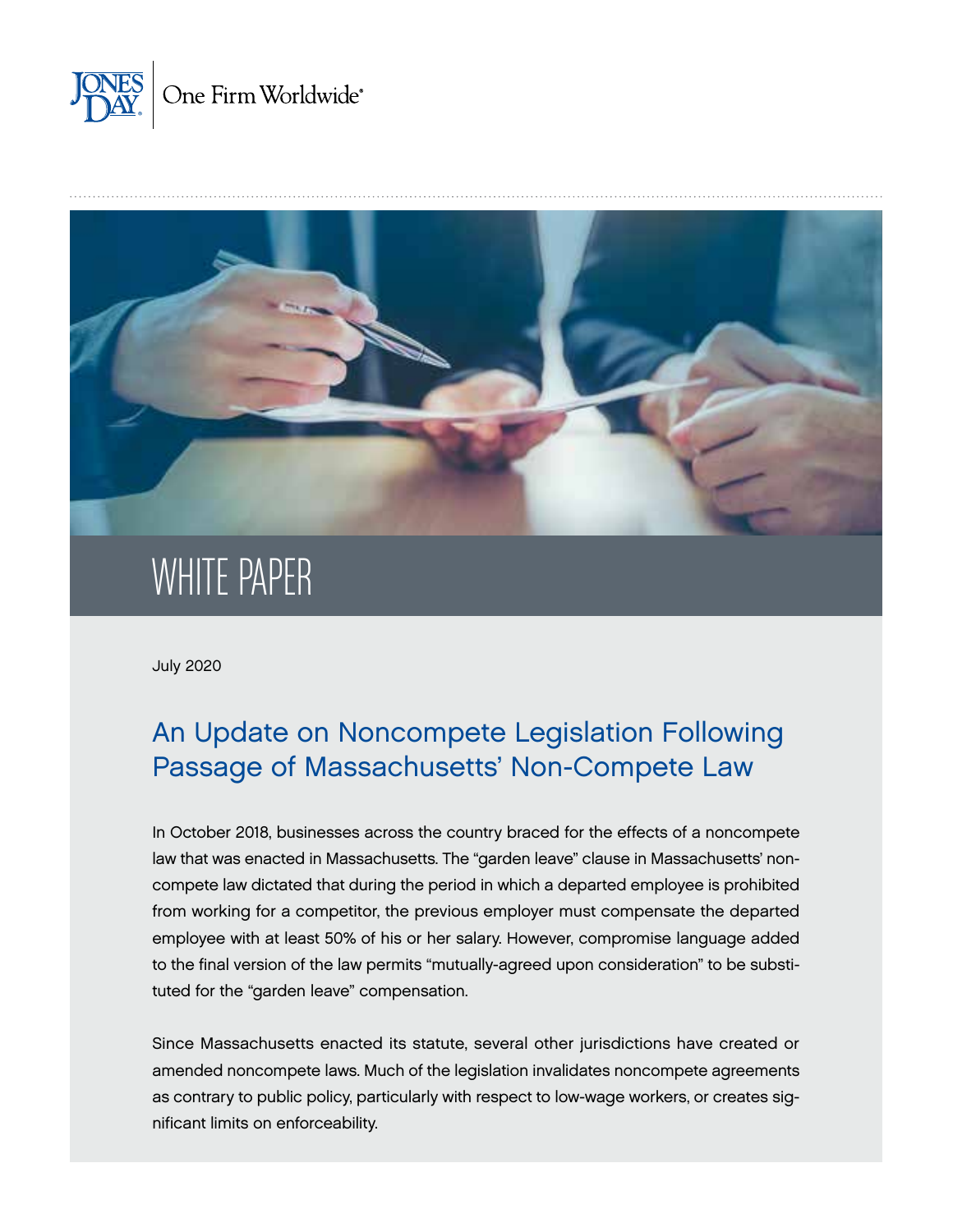### TABLE OF CONTENTS

| LIMITATIONS ON NONCOMPETES WITH LOW-WAGE WORKERS2 |  |
|---------------------------------------------------|--|
|                                                   |  |
|                                                   |  |
|                                                   |  |
|                                                   |  |
|                                                   |  |
|                                                   |  |
|                                                   |  |
|                                                   |  |
|                                                   |  |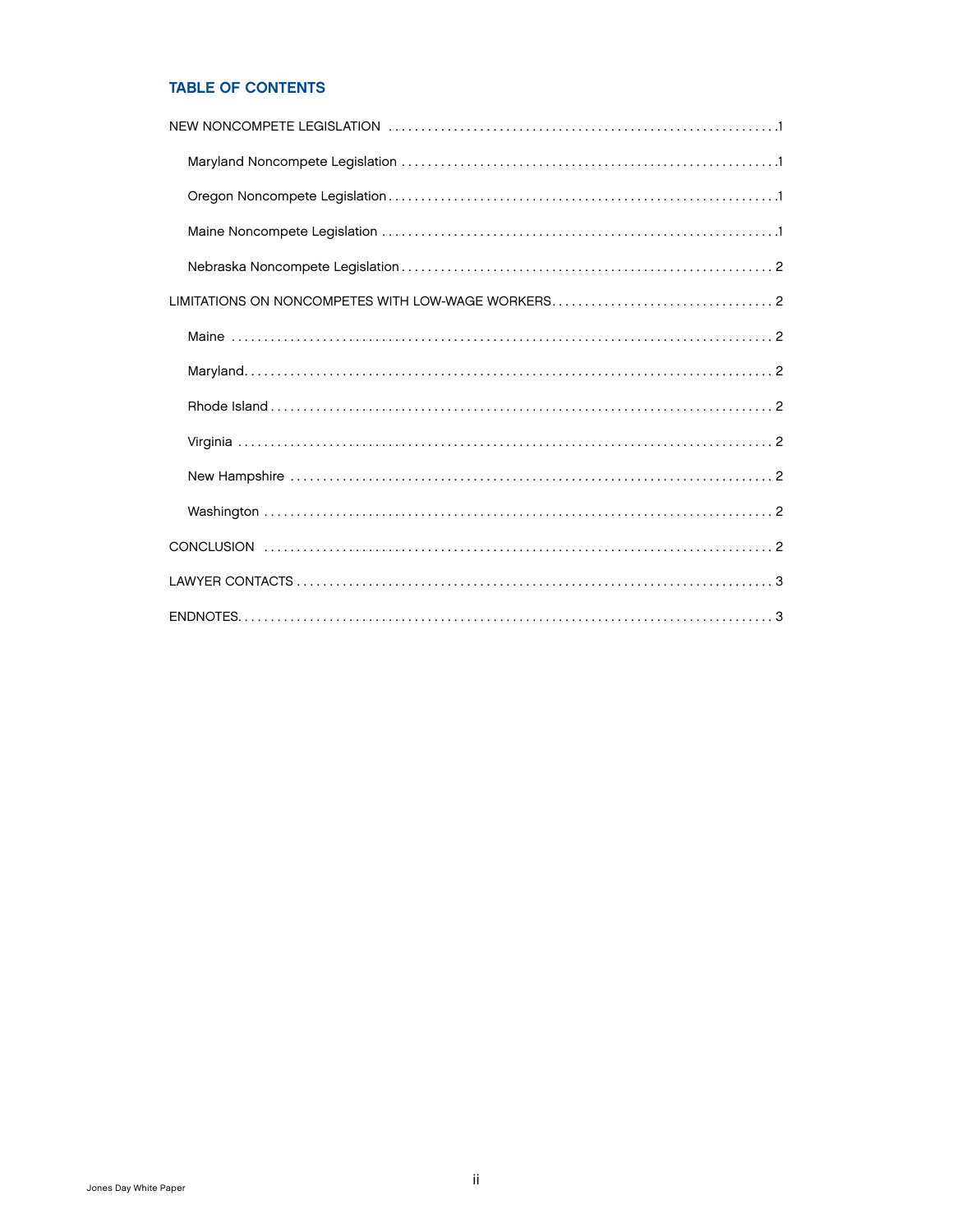<span id="page-2-0"></span>On October 1, 2018, two Massachusetts laws<sup>1</sup> went into effect that significantly impacted businesses across the country that operate in the Commonwealth.2 The enactment of these laws, which govern noncompete agreements and trade secrets, signaled a compromise between Massachusetts' emerging hightech culture and its more established industries, which had been battling over legislative reform in these areas for years. Since then, a number of jurisdictions have passed new noncompete legislation. This *White Paper* provides an overview of these new laws.

#### NEW NONCOMPETE LEGISLATION

After the Massachusetts noncompete legislation went into effect, many other jurisdictions enacted new noncompete legislation. Many of the new laws impose restrictions on noncompete clauses in employment agreements, including Maryland, Oregon, Maine, and Nebraska. This new legislation is discussed below, beginning with the most restrictive laws.

#### Maryland Noncompete Legislation

Effective October 1, 2019, Maryland enacted noncompete legislation that limits the enforceability of some noncompete provisions as contrary to public policy.3 Specifically, section 3-716(b) of the law provides that a noncompete or conflict of interest provision in an employment agreement that restricts the ability of an employee to enter into employment with a new employer or to become self-employed in the same or similar business is void as contrary to public policy.

#### Oregon Noncompete Legislation

Oregon enacted three statutes between January 2018 and January 2020 relating to noncompete agreements.4 The most recent legislation,<sup>5</sup> effective January 1, 2020, focuses on noncompete and bonus restriction agreements. The statute provides that a noncompete agreement entered into between an employer and employee is voidable and may not be enforced unless it meets certain conditions, including: (i) the employer must provide a written employment agreement containing a noncompete provision at least two weeks prior to the first day of employment; or (ii) the agreement is entered into upon a subsequent bona fide advancement of the employee by the employer; (iii) the employee is an excluded employee pursuant to § 653.020; (iv) the employer has a protectable interest; or (v) the total amount of the employee's annual gross salary and

commissions at the time of termination exceeds the median family income for a four-person family, as determined by the U.S. Census Bureau. Further, the term of a noncompete agreement may not exceed 18 months from the date of termination.

#### Maine Noncompete Legislation

In 2019, Maine passed new noncompete legislation.<sup>6</sup> Maine's new legislation has both a public policy component and specific requirements for enforcement. The law defines a noncompete agreement as a contractual provision that prohibits an employee or prospective employee from working in the same or a similar profession or in a specified geographic area for a certain period following termination.

The new legislation makes clear that noncompete agreements are contrary to public policy. As such, Maine's noncompete legislation makes noncompete agreements enforceable only if they are reasonable and no broader than necessary to protect at least one legitimate business interest. Legitimate business interests include: (i) the employer's trade secrets<sup>7</sup>; (ii) the employer's confidential information that does not qualify as a trade secret; or (iii) the employer's goodwill.

Furthermore, although noncompete provisions are generally disfavored, they may be deemed necessary in certain situations. For example, a noncompete agreement may be needed in situations where a business interest cannot be adequately protected through an alternative restrictive covenant, including but not limited to a nonsolicitation agreement or a nondisclosure or confidentiality agreement.

If a noncompete clause is reasonable, protects one or more legitimate business interests, or is deemed necessary, certain requirements set forth in the law still must be met. For example, an employer is required to disclose, prior to an offer of employment, that it will require the employee to accept a noncompete agreement. And the employer must notify an employee or prospective employee of a noncompete agreement requirement and provide a copy of the noncompete agreement not less than three business days before the employer requires the agreement to be signed, to allow time for the employee or prospective employee to review and negotiate the terms with the employer if he or she wishes to do so.

Last, under the new law, the terms of a noncompete agreement cannot take effect until one year after employment begins, or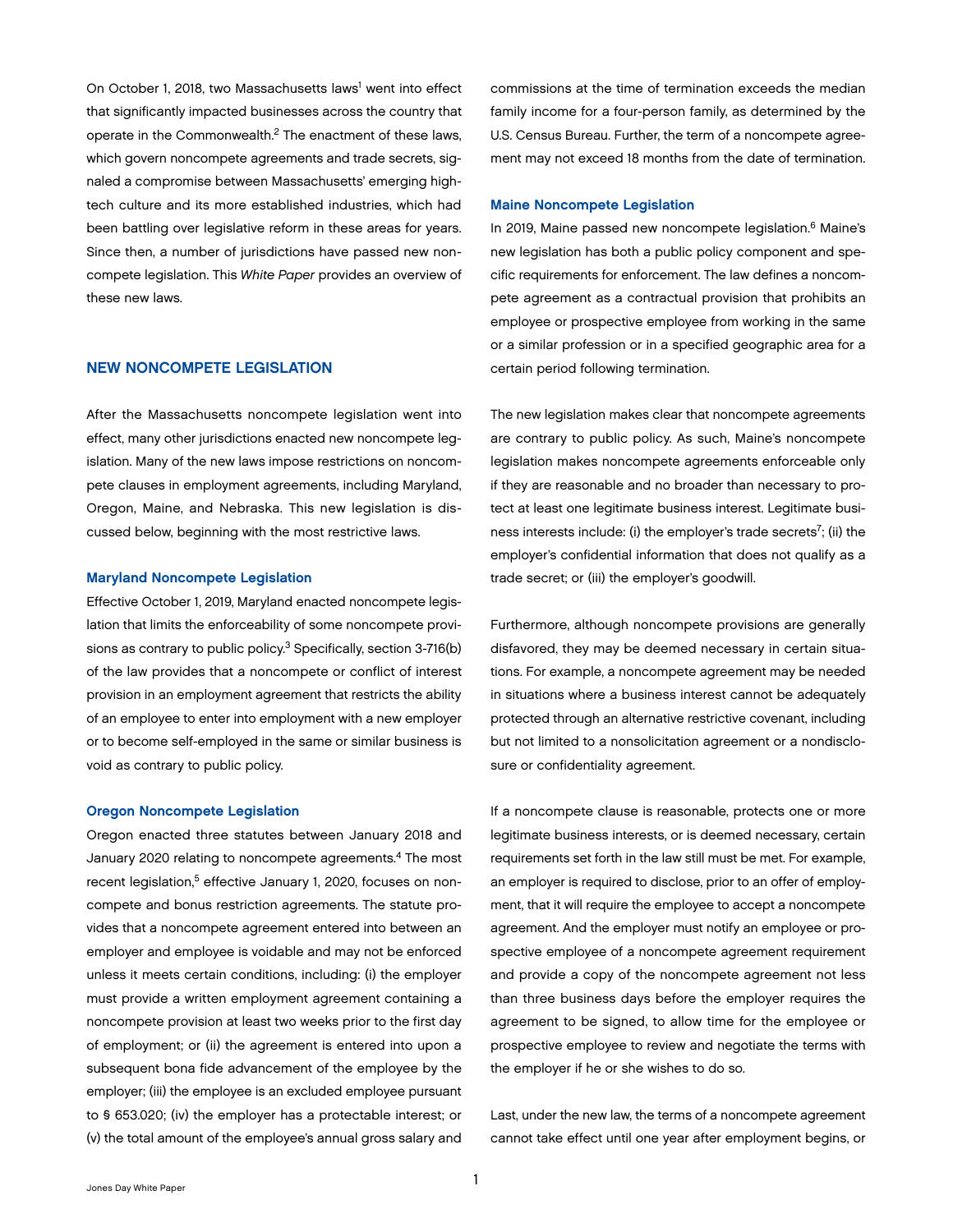<span id="page-3-0"></span>six months from the date the agreement was signed, whichever is later.

#### Nebraska Noncompete Legislation

Effective April 12, 2018, Nebraska enacted legislation governing noncompete agreements as they relate to franchise practices.8 Specifically, under the Nebraska law, if restrictions in a noncompete agreement are found by a court or arbitrator to unreasonably restrain competition, the court or arbitrator shall reform the terms to the extent necessary to render the restrictions reasonable and enforceable. To date, no court has defined "reasonable and enforceable" restrictions.

## LIMITATIONS ON NONCOMPETES WITH LOW-WAGE **WORKERS<sup>9</sup>**

Maine, Maryland, Rhode Island, Virginia, New Hampshire, and Washington have enacted legislation restricting the enforcement of noncompete agreements against low-wage workers.

#### Maine

Maine's general noncompete legislation also address noncompete clauses as they relate to low-wage workers.<sup>10</sup> Specifically, the legislation prohibits noncompete agreements with employees earning less than 400% of the federal poverty level (or, for 2020, \$51,040). There is also a penalty of at least \$5,000 for each violation.

#### Maryland

In addition to the previously discussed public policy considerations, the new Maryland law further provides that employers are prohibited from requiring noncompete or conflict of interest provisions in employment agreements with employees who earn (i) \$15 or less per hour; or (ii) \$31,200 or less annually.<sup>11</sup>

#### Rhode Island

Under a new Rhode Island law,12 which became effective July 15, 2019, noncompete agreements are prohibited with employees in four categories: (i) nonexempt employees under the Fair Labor Standards Act; (ii) students working in internships or short-term employment while enrolled in school; (iii) individuals who are 18 years of age or younger; or (iv) low-wage workers, defined as those workers earning less than 250% of the federal poverty level. The law does not apply to noncompete agreements entered into in connection with the sale of a business, outside the employment relationship, or in connection with an employment termination if the employee has seven business days to consider it.

#### Virginia

In April 2020, Virginia amended its noncompete law to prohibit employers from entering into, enforcing, or threatening to enforce noncompete agreements with low-wage workers, defined as employees earning less than the average weekly wage in Virginia as calculated for workers' compensation purposes (\$1,137 as of July 1, 2020).<sup>13</sup> The law does not carve out nonsolicitation agreements, but provides that a noncompete clause cannot prohibit an employee from servicing a former customer without soliciting them or where the customer initiates the contact. The law also allows agreements expressly protecting trade secrets and other confidential information. Finally, employers must post a notice with the provisions of the law or an approved summary.

#### New Hampshire

Effective September 8, 2019, a new New Hampshire law prohibits noncompete agreements with low-wage workers, defined as employees who earn an hourly rate less than or equal to 200% of the federal minimum wage or the tipped minimum wage under New Hampshire law.14

#### **Washington**

On April 26, 2019, Washington enacted the "Non-Compete Act" prohibiting noncompete agreements (but not non-solicitation or confidentiality agreements) with either (i) employees who annually earn \$100,000 or less; or (ii) independent contractors who annually earn \$250,000 or less.<sup>15</sup> The law applies to all proceedings commenced on or after January 1, 2020, regardless of when the cause of action arose.<sup>16</sup>

#### **CONCLUSION**

Over the past 18 months, there has been considerable new legislation restricting noncompete agreements. The new legislation generally disfavors noncompete agreements as against public policy, and creates significant limitations on enforcement. Employers should take care to ensure that their employment agreements are compliant.